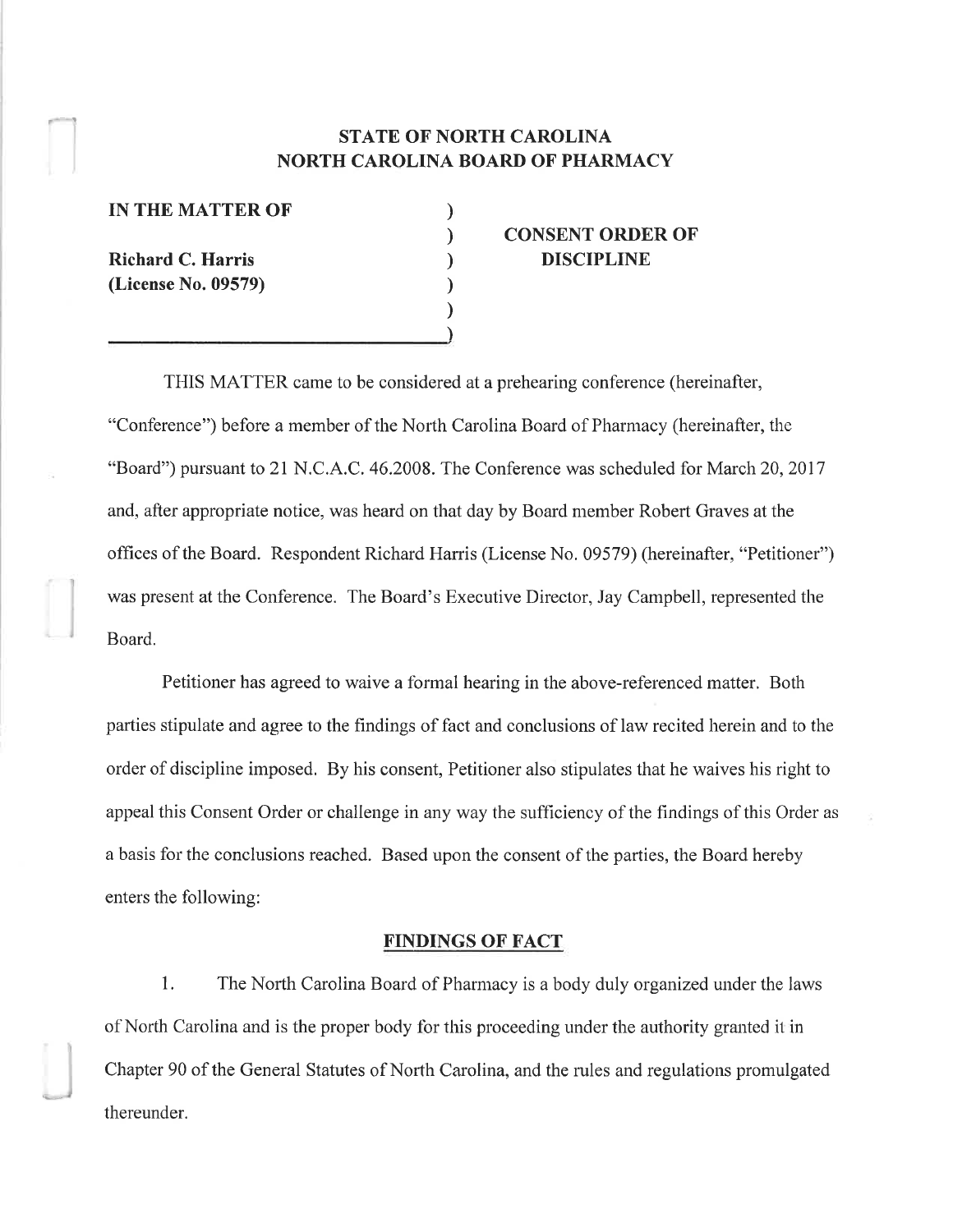2. Petitioner is, and was at all relevant times referred to herein, a pharmacist licensed to practice pharmacy in the State of North Carolina with License No. 23705. Petitioner is and was, at all relevant times referenced to herein, subject to the rules and regulations of the North Carolina Board of Pharmacy and the laws of the State of North Carolina.

3. On September 18, 2014, the Board issued a Consent Order of Discipline (hereinafter, "2014 Order") to Petitioner reinstating his license to practice pharrnacy with certain conditions.

4. On October 20,2015, the Board issues a second Consent Order of Discipline (hereinafter, "2015 Order") to Petitioner suspending Petitioner's license to practice pharmacy, with the suspension stayed indefinitely on certain conditions. The 2015 Order left all conditions imposed on Petitioner's license by the 2014 Order intact.

5. The2014 and 2015 Orders contain findings of fact and conclusions of law, and these are incorporated into this Order by reference.

6. Among the conditions imposed on Petitioner's license by the 2014 Order are that he: (a) not serve as a preceptor of pharmacy students; and (b) not serve as a pharmacistmanager.

7. Since the Board's 2015 Order, Petitioner has remained under the care and monitoring of North Carolina Phannacist Network (until January 2016) and the North Carolina Physicians Health Program ("NCPFIP") (since January 2016).

8. NCPHP reports that Petitioner has been fully compliant with his treatment and monitoring obligations since the 2015 Order and that he remains in good recovery.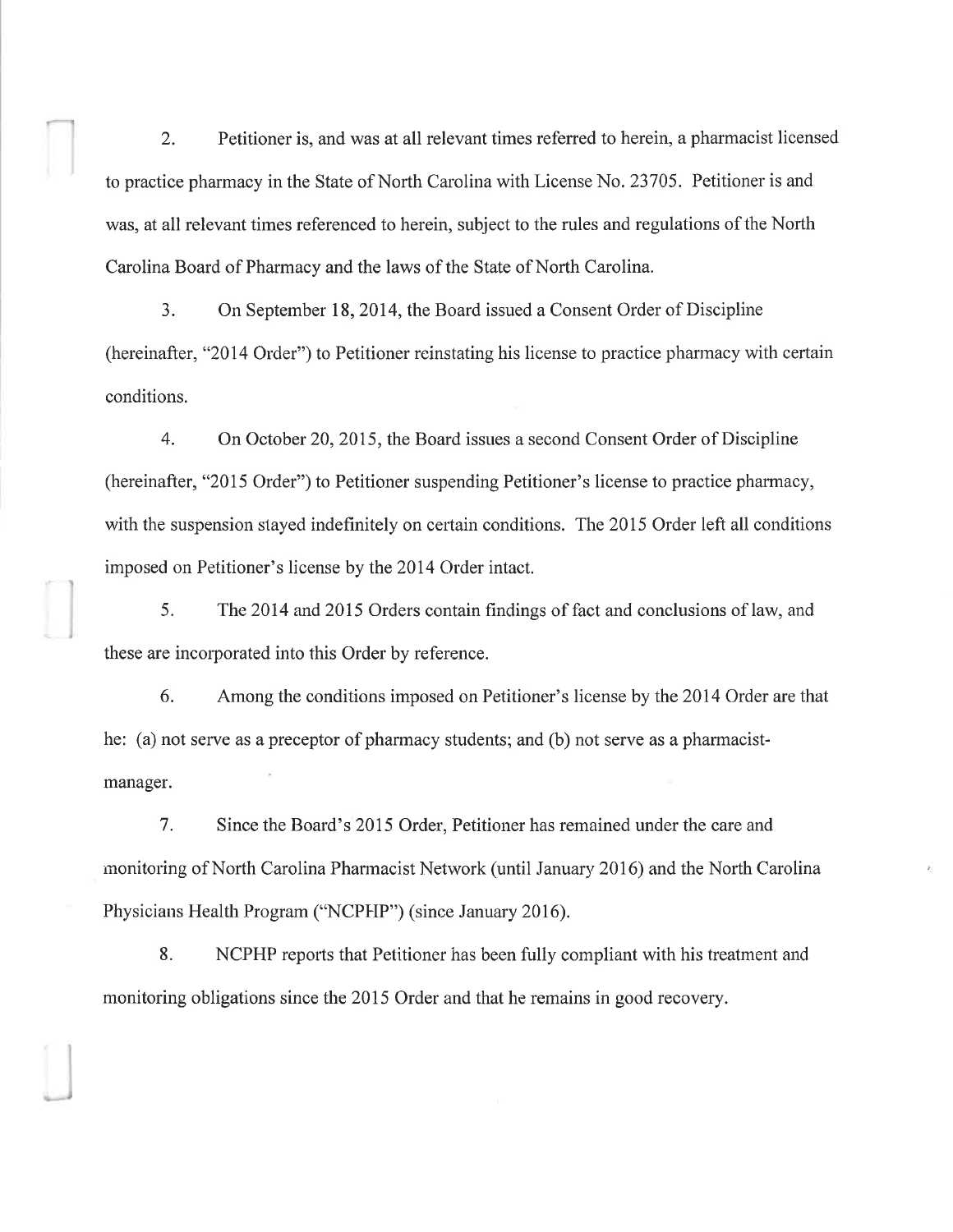9. Petitioner asks the Board modify the terms of the 2014 Order to lift the prohibition on his serving as a preceptor of pharmacy students and to modify the 2014 Order so that, under certain conditions, he may serve as a pharmacist-manager.

#### CONCLUSIONS OF LAW

Petitioner has demonstrated that, with modifications to the 2014 Order, he will continue to practice pharmacy with reasonable care, safety and competence

In the Board's discretion, IT IS THEREFORE ORDERED that the conditions of Petitioner's 2014 Order are modified as follows:

l

l

- 1. The condition prohibiting Petitioner from serving as a preceptor of pharmacy students is lifted.
- 2. I'he condition prohibiting Petitioner from serving as a pharmacist manager is modified. Petitioner may serve as a pharmacist-manager only upon receiving advance approval to do so from the Board's Executive Director, in the Executive Director's discretion. During the period of Petitioner's treatment and monitoring agreement with NCPHP, the Board's Executive Director shall consult with NCPHP concerning any request Petitioner my make to serve as a pharmacist-manager to ascertain NCPHP's views on whether such service is consistent with, and will not impair, Petitioner's recovery.

Other conditions of the 2014 and 2015 Orders not modified by this Order remain in effect.

This is the  $21^{5^f}$  day of  $M$   $\lambda$ rl,  $\mu$ , 2017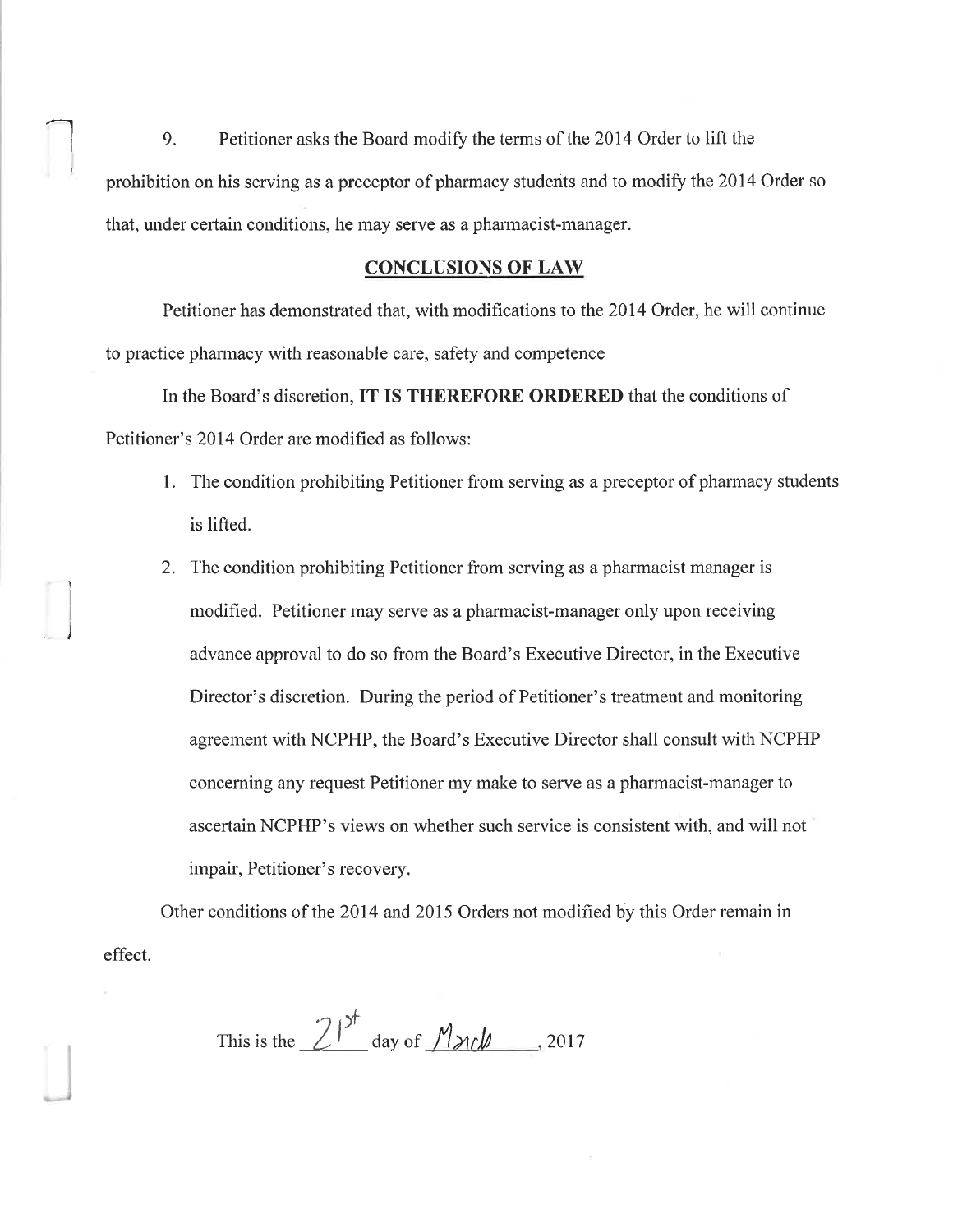# NORTH CAROLINA BOARD OF PHARMACY

Y2

ampbell IV Director By: Jack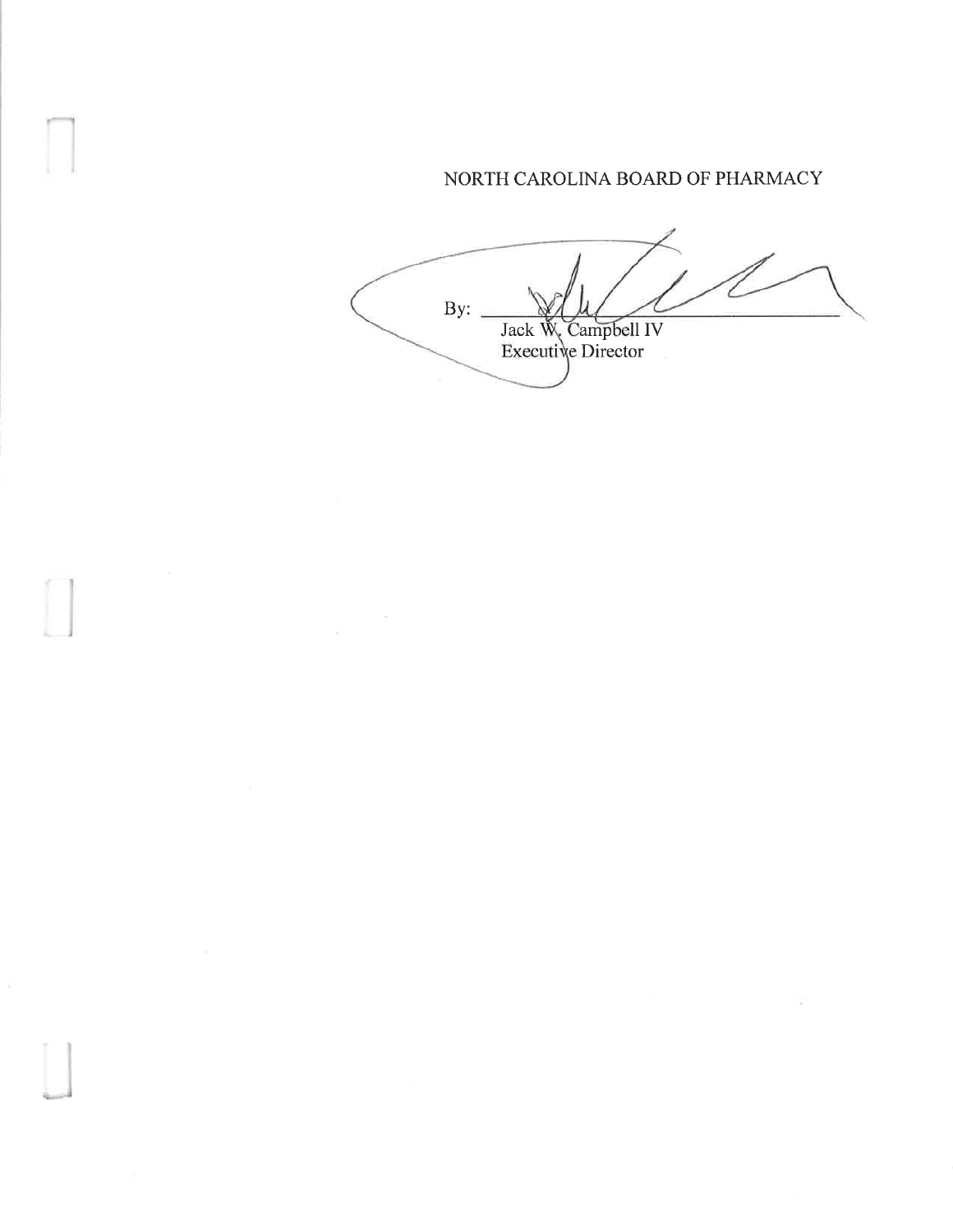Richard C. Harris, the holder of license number 09579, has full knowledge that he has the right to a formal hearing, at which he would have the right to be represented at his expense by counsel, in this matter. The undersigned freely, knowingly and voluntarily waives such right by entering into this Consent Order.

The undersigned understands and agrees that by entering into this Consent Order, he certifies that he has read the foregoing Consent Order and that he voluntarily consents to the terms and conditions set forth therein and relinquishes any right to judicial review of Board actions which may be taken concerning this matter.

The undersigned further understands that should he violate the terms and conditions of this Consent Order, the Board may take additional action.

The undersigned understands and agrees that this Consent Order will not become effective unless and until approved by the Board.

The undersigned understands that he has the right to have counsel of his choice review and advise him with respect to her rights and this Consent Order, and represents that he enters this Consent Order after consultation with his counsel or after knowingly and voluntarily choosing not to consult with counsel.

**CONSENTED TO BY:** 

Date  $\frac{3}{20}$ /17

Richard C. Harris (License No. 09579)

STATE OF North Carderen

Duton COUNTY

I, the undersigned Notary Public of the County and State aforesaid, do hereby certify that the following person(s) personally appeared before me this day, and each acknowledged the due execution of the foregoing document: Richard C. Harris

| Date: | 3/20117                        |
|-------|--------------------------------|
|       | AHHHHHH                        |
|       | <b>EXAMPLE COUNTRY SERVICE</b> |
|       |                                |
|       |                                |

Civily R. Parhon My commission expires:  $\int \varphi / \left( \varphi \right)$  (  $\gamma$